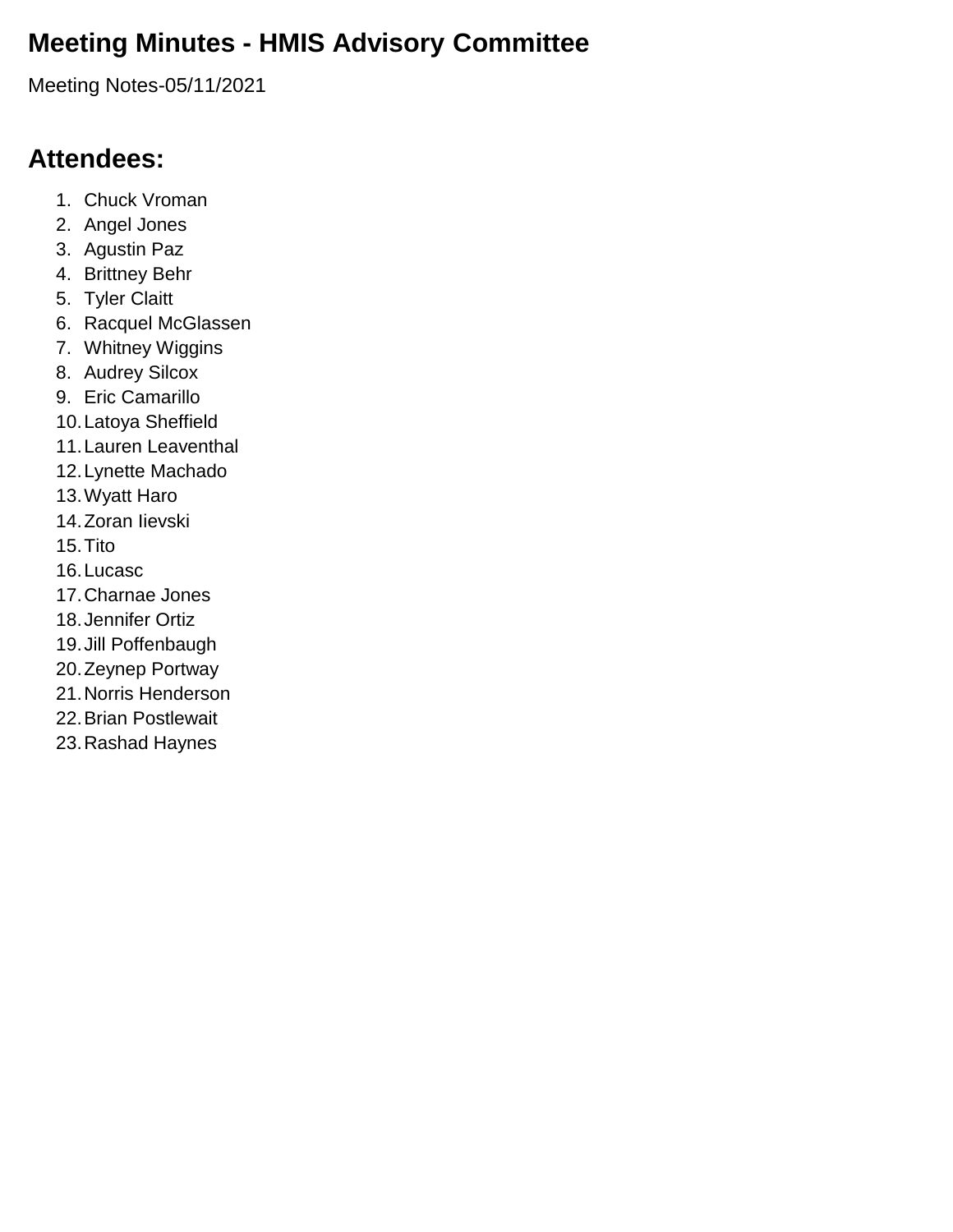# ● **Whitney Wiggins, HMIS Advisory Chair**

○ **Introduced herself to the members of the committee**

# ● **New HMIS Data Standards Released**

○ **Brittney gave an overview of the new standard. Wording changes coming for race, gender, ethnicity and disability. A new PSH data element "Well-being", updates to SSVF HP Screening.**

#### **Official HUD Reports**

- **LSA Reporting & Stella**
	- Review of submitted data from LSA. Brittney gave descriptions of data **included in the LSA. Brittney demonstrated how Stella can be viewed on our HMIS website.**
- **Point in Time Count (PIT) & Housing Inventory Count (HIC)**
	- **Brittney described changes in our community regarding PIT unsheltered count, and new projects used in PIT/HIC this year. Reviewed details in slides. Whitney asked for motion to move forward, via poll question. Vote was 100% in favor of submitting data.**
- **ESG-CV CAPER Updates**
	- **Tino provided quick updates on 21 organizations and 40 projects. DQ reporting link discussed ESG-CV reporting guidelines. Described HIC bed inventory changes.**
- **HUD VASH on board**
	- No discussion, mentioned as data import completed.

### ● **HMIS Training & Support**

- **Street Outreach**
	- Update from Rocky on SSVF, PATH and street outreach training. RRH training **for HMIS 102 is cooking soon. Monthly training calendar reviewed. Described how street outreach will be part of the next HMIS newsletter.**